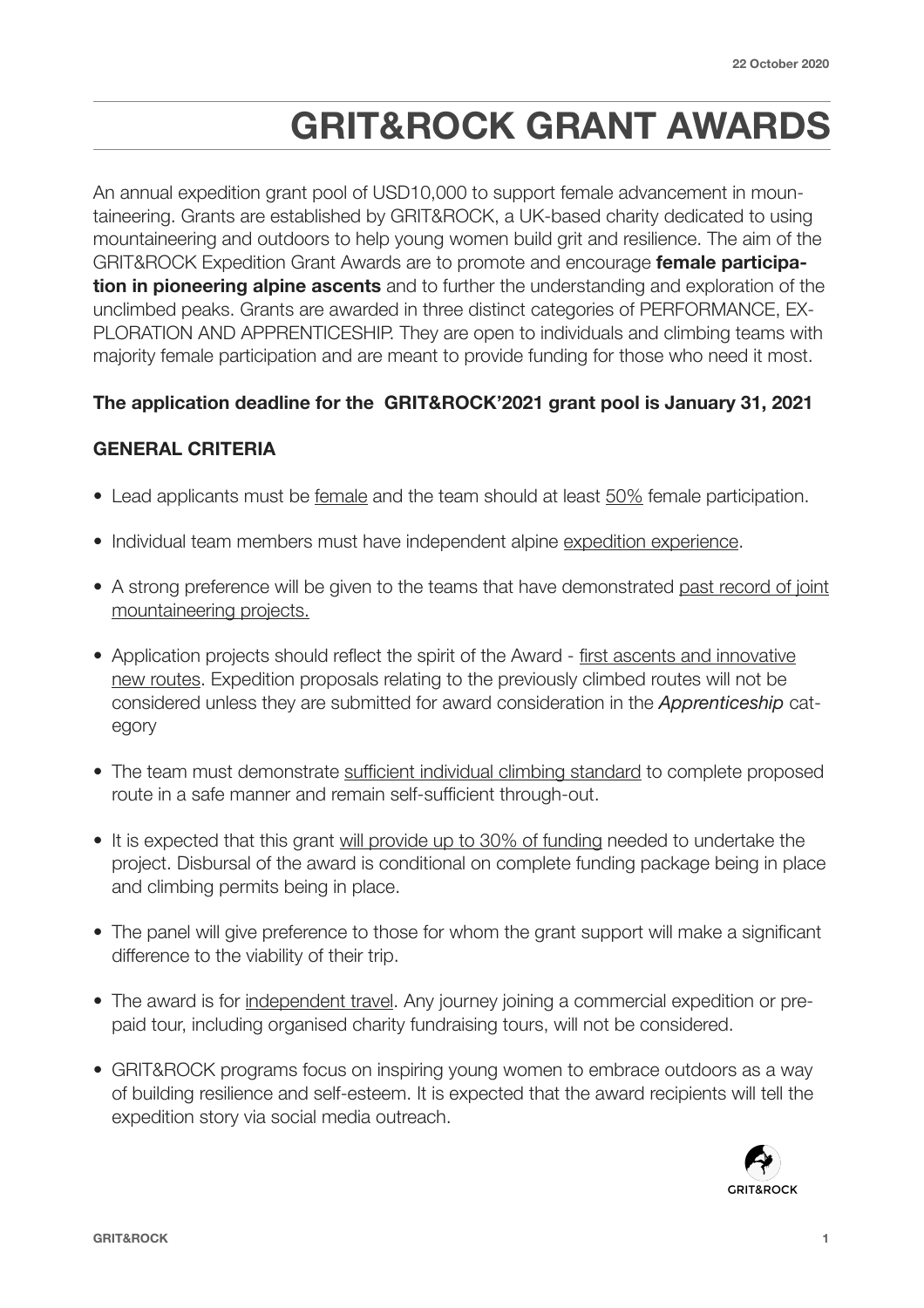#### **AWARD CATEGORIES**

#### **PERFORMANCE**

This category is reserved for ambitious high-altitude ascents where the degree of difficulty of the project is carefully matched by a well-demonstrated skill.

#### **EXPLORATION**

This award category is reserved for beautifully crafted and well thought through projects on a smaller scale, such as exploration and mapping of new routes in remote areas of the world.

## **APPRENTICESHIP**

This category is reserved for projects aimed at advancement of alpine skills and independence of those who are making further steps in their climbing career. Past example of such projects include a route performed alpine-style by a Nepali female guide who has previously climbed only with the use of fixed ropes under supervision of another accomplished climber.

# **APPLICATION PROCESS**

Applications should be submitted by email to award@gritandrock.com by **January 31, 2021.** 

Applications should contain the following information:

- Title and short abstract (max 100 words) with a proposed timeline of the ascent attempt.
- Detailed description of the proposed route with topographical maps and images.
- A budget, showing likely expenditure and sources of further funding, if required.

• A climbing plan with details of logistics necessary to accomplish the ascent (max 400 words).

• One page climbing CV for all team members involved in the expedition.

# **SELECTION PROCESS**

Applications will be assessed by an external panel of experts in early February 2021. From the proposals, up to three projects in each category will be shortlisted and applicants may be called for an interview. The winners will be announced in February 2021.

# **CONDITIONS**

- It is expected that the expedition will be conducted in an ethical and responsible manner. The Award is conditional on receiving appropriate permits, sound climbing plan and ethical considerations. Personal medical and evacuation insurance must be in place for all team members before departure.
- Within one month of completion of the expedition, you will be required to